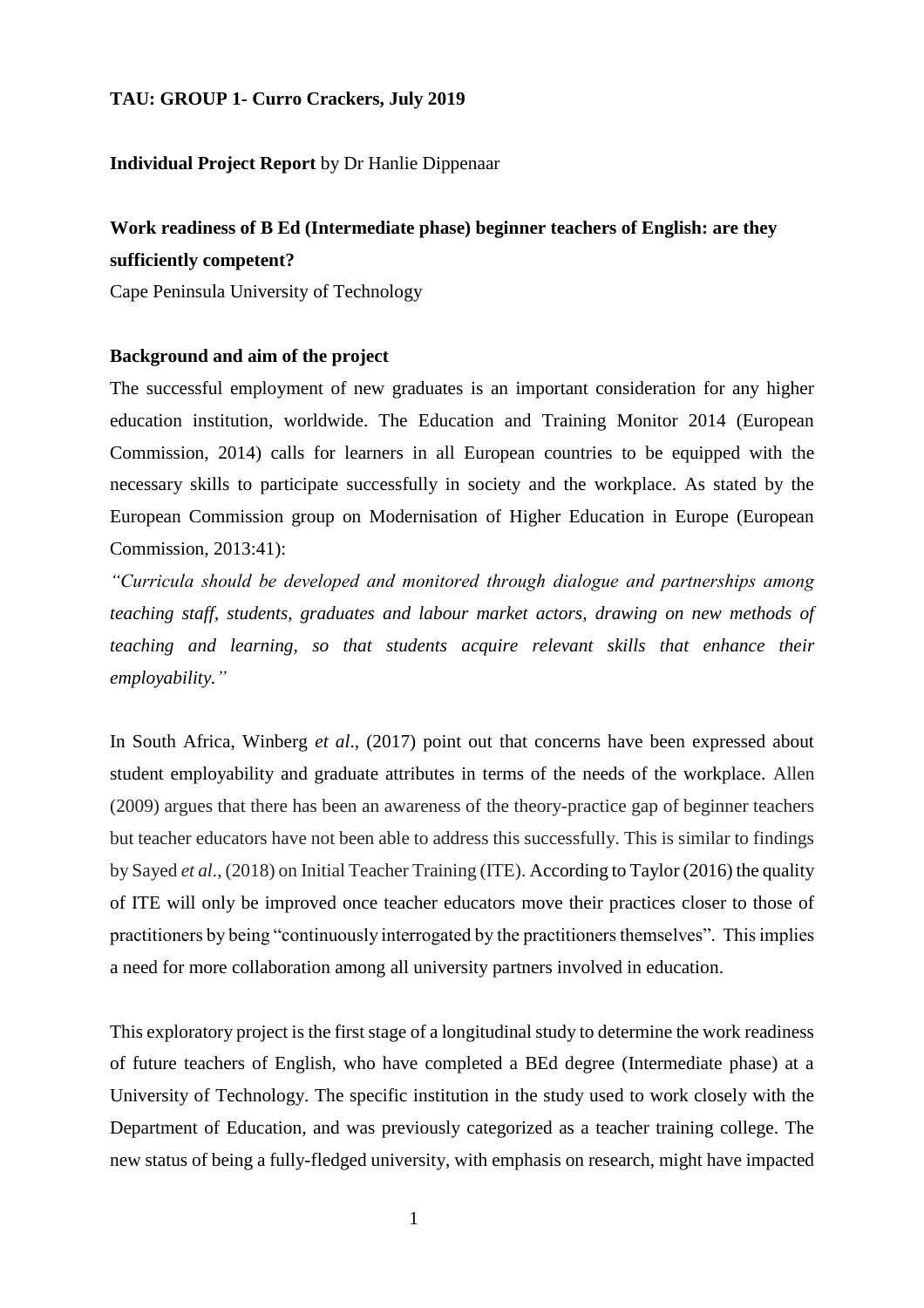on the practical skills of the graduates. The Faculty of Education at this institution is currently going through the implementation phase of a new curriculum. The first cohort will graduate in 2019. The Faculty has been subject to an internal audit in November 2018, with valuable feedback from colleagues and practitioners in the field. One of the challenges that was identified by the reviewers, was the lack of an active advisory board, consisting of partners from schools and the Department of Education.

This study investigates how prepared for the world of work, beginner teachers of English are perceived to be, compared to what departmental officials and schools expect. The overarching objective of the study is to investigate whether beginner teachers of English intermediate phase (grade 4 to 6) are prepared for a 'changing world' (Shulman & Shulman 2004: 261)**,** and what interventions to curriculum reform are necessary (if any) to link this knowledge to the relevant skills, attitudes and activities in practice.

The language teacher plays a very important role in education, as language is used in every subject in school, across the whole curriculum. Teachers use language to explain new concepts and content to learners, who then use language to internalise and demonstrate the knowledge that they have acquired (Lucas, 2011, Neeta & Klu, 2013). It is therefore of utmost importance to ensure that teachers, but especially language teachers, are competent and ready for the workplace.

# **Methodology**

The study draws on Cultural Historical Activity Theory (CHAT) (Engeström, 2015) to explain any contradictions between the university and the workplace (Engeström, 2015). Engeström's third generation activity theory (2001) with *interacting* activity systems, illustrate transformation in collective activity systems, such as educational institutions, not only by exploring the current situation and context, but also the historic past and envisioned future. This is mediated through cultural artefacts such as language, tools, and forms of social division of labour and cooperation (Ahonen & Virkunnen, 2003). Engeström's (2001) well-known activity system is a triangular, unified structure that illustrates who is involved in an activity (division of labour), what tools are essential, which rules regulate the activity and what are the perceived outcomes and shared objects of the activity (Ahonen & Virkunnen, 2003). Mentz and De Beer (2017), describe CHAT as a 'powerful research lens' to explore education in South Africa, with its complex history, diverse culture and challenging socio-economic issues. It illustrates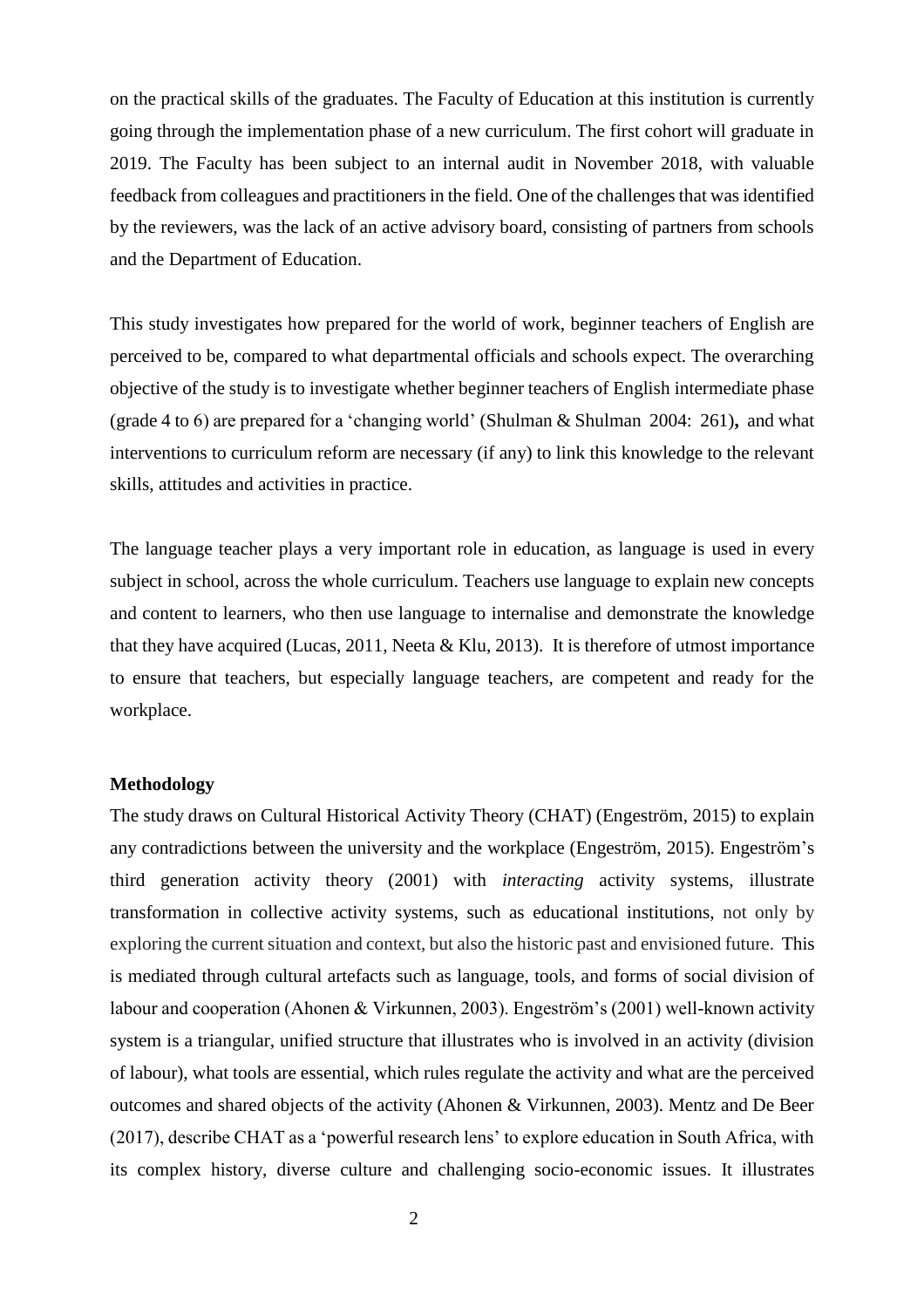contradictions between activity systems, and provides a way to describe these as boundary crossings (Engeström, 2001), which is an effective and powerful way to identify and describe a perceived problem.

In the study two activity systems were analysed; one is the teacher education activity system and the other the activity system of the classroom. All the elements were compared to determine synergy and conflict. Data were collected through questionnaires sent to beginner teachers via Google forms (data set 1), interviews with experienced teachers (data set 2), questionnaires sent to final year students via Google forms (data set 3) and reflections of undergraduate students after practice teaching sessions (data set 4). The interviews were transcribed verbatim and then analysed with qualitative thematic analysis to interpret patterns. The results from the Google forms and student reflections were studied to identify information that would answer the research question (*Are beginner teachers of English (Intermediate Phase) sufficiently competent and work ready*?) and dealt with strengths and weaknesses identified in beginner teachers of English.

#### **Outcomes**

The following themes were identified:

- 1. Strengths of beginner teachers
- 2. Weaknesses of beginner teachers
- 3. Suggestions for curriculum revision

The results showed that there was a discrepancy between what students teachers thought they were competent in, and what experienced teachers and beginner teachers found. Data showed that teachers' competence and students' success are overlapping but they are not necessarily aligning, because Higher Education (HE) has a strong theoretical bias, with more theorisation than the practical classroom. What is valued by lecturers, is not necessarily what the schools value. Beginner teachers are knowledgeable in content and the use of technology but unprepared for the classroom, setting of assessment tasks and completing administrative tasks. The two systems are not in alignment (see Table 1), although there is a shared object (object 3) which relates to successful learners in schools.

There is a difference between the object, subject and rules as both communities are very different. The division of labour and line of management in the two systems are very different (Table 1), with different expectations and objectives. In HE the object is competent teachers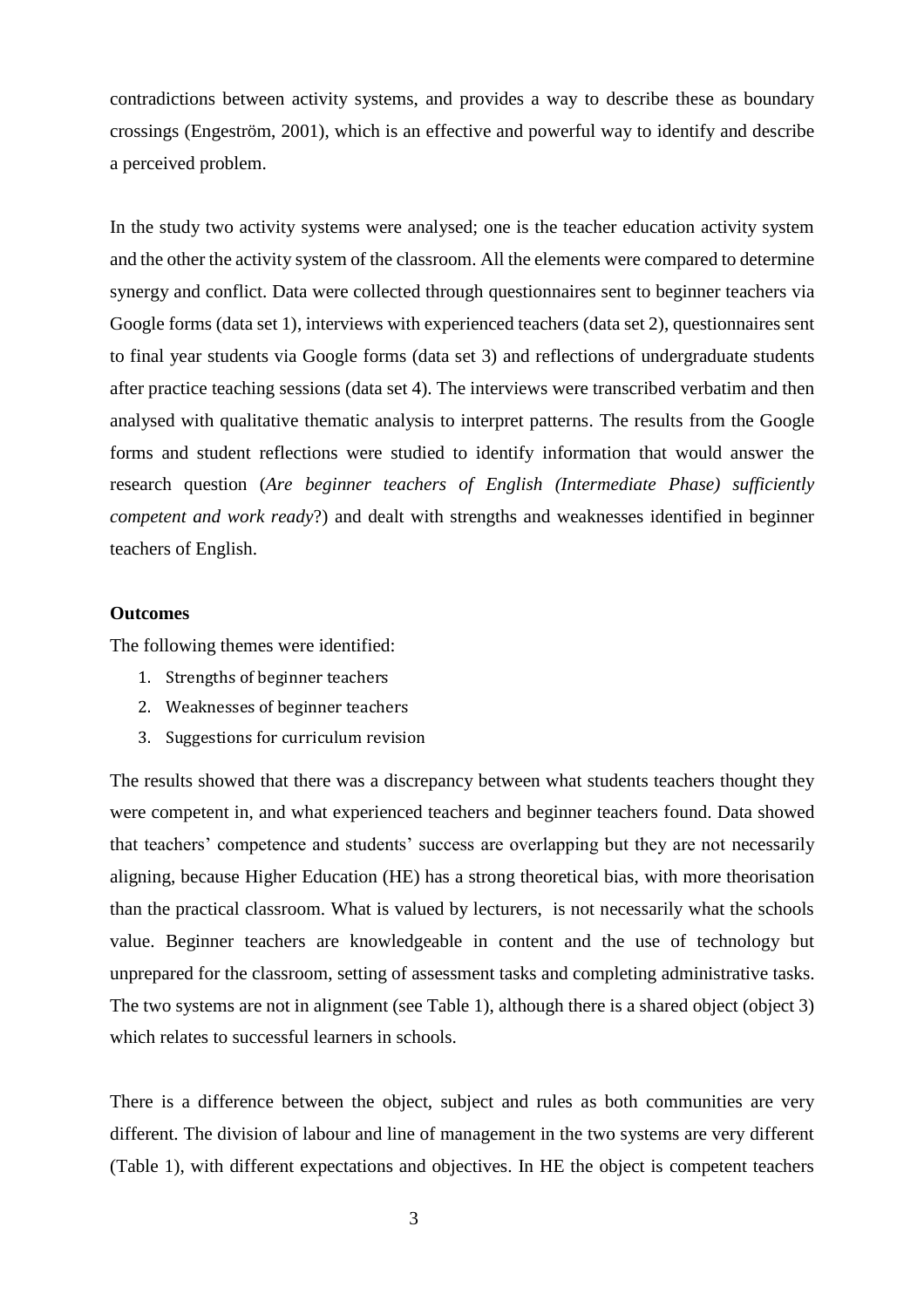where in the school system it is competent learners. However, teacher education only exists to supply beginner teachers who can develop competent learners in the schools. That is an expected outcome of the system.

| <b>Activity</b><br>system <sub>1</sub> | <b>HEIs</b>                                               | <b>Activity</b><br>system 2 | <b>Schools</b>                                                 |
|----------------------------------------|-----------------------------------------------------------|-----------------------------|----------------------------------------------------------------|
| <b>Mediation</b>                       | Lecturers, prescribed texts,<br>NGO (Help2Read)           | Mediation                   | Teachers, text books                                           |
| Subject                                | Students                                                  | Subject                     | Learners                                                       |
| Object $(1)$                           | Professional, competent<br>teachers                       | Object (2)                  | Rich and appropriate learning                                  |
| Object $(3)$                           | Proficient and successful learners                        |                             |                                                                |
| <b>Rules</b>                           | Academic requirements,<br>curriculum, graduate attributes | <b>Rules</b>                | Policies (e.g., CAPS), DBE<br>requirements, benchmark tests.   |
| Community                              | DHET, SAQA, HODs, advisory<br>boards, partners            | Community                   | DBE, school management,<br>departmental officials, parents     |
| Division of<br>labour                  | HoDs, Lecturers, partners,<br>students                    | Division of<br>labour       | School managers, departmental<br>officials, teachers, learners |

Beginner teachers should be able to develop competent learners. HEIs tend to get caught up in 'academic drift', and preparing students for teaching is not practical enough, as it used to be at teaching colleges (Gravett, Henning, & Eiselen, 2011). Teacher preparation in the intermediate phase used to be much more practical. Content knowledge was not as high but the method was seen as more important, not the high level of content. Training colleges used to do much more practical teaching, with micro-teaching labs, which do not exist anymore (Samoff, 2006; Sayed *et al*, 2018)). Students had to reflect constantly on what they had to do, where this is still part of the curriculum, but not as prominent as before.

Higher Education has a strong theoretical foundation. The students feel knowledgeable and competent about theory and content, but are in reality, unprepared for the practicality of the classroom, school context and policy requirements. Practice makes different demands on beginner teachers. Activity Theory has revealed contradictions within and across systems in mediational means (tools), rules, different communities and the difference between the requirements set by the Department for Higher Education (DHET) (South Africa, 2015) versus the requirements of the Department for Basic Education (DBE). The activity systems have a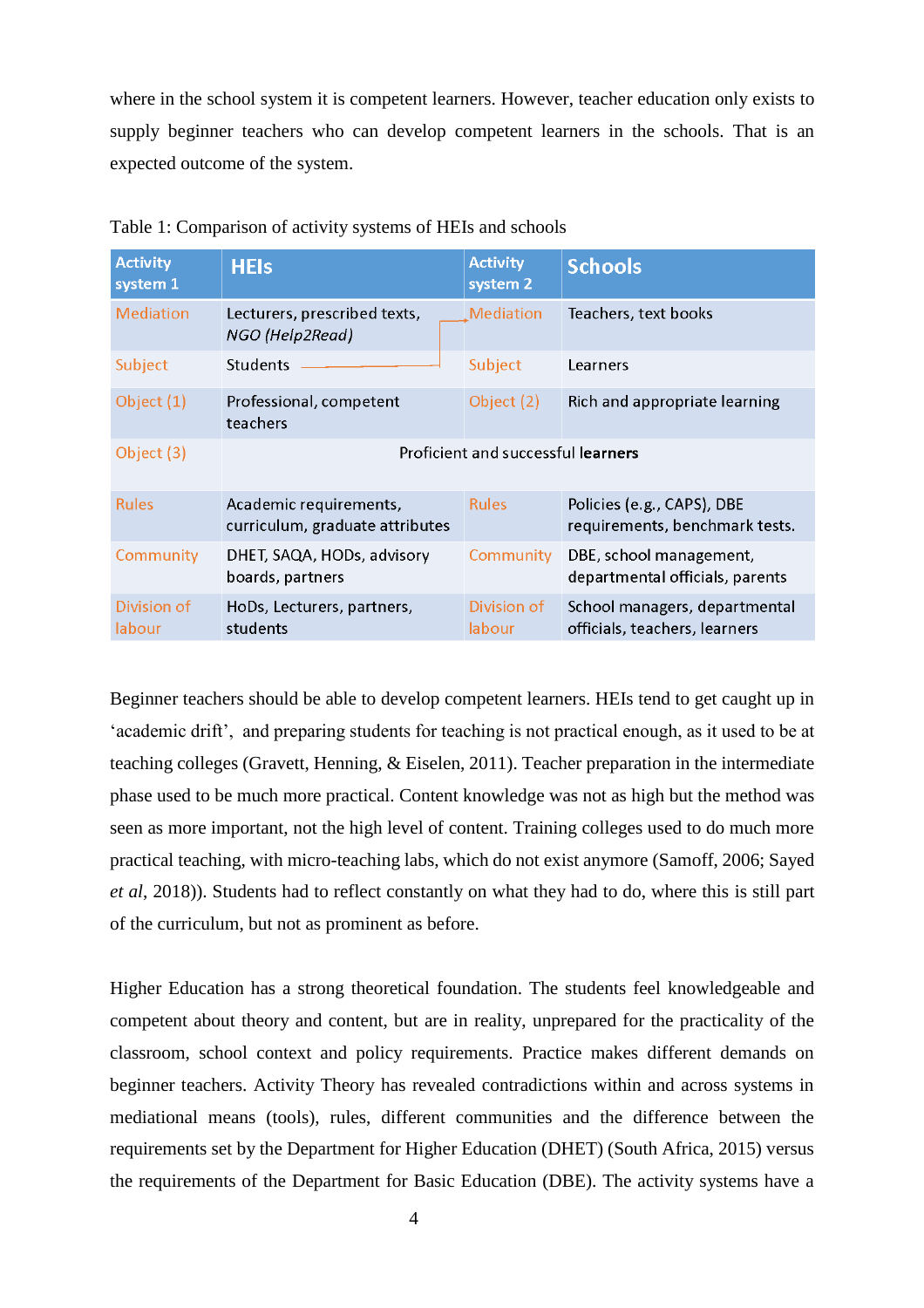partially shared object (i.e., proficient and successful learners), BUT the strong academic focus, including 'rules' of the HE system, undermines the practical preparation for teaching. The policy-driven environment of the classroom makes creative and innovative language teaching difficult.

It is clear that there is a need for more collaboration and dialogue in this regard. HEIs need to refocus on the partially shared object (proficiency and success of the learners); and need to rethink the curriculum so as to "exceed the boundaries of any single discipline, profession or organization" (Engeström, 2016: 40). Better alignment across the two activity systems is needed and teacher educators have to be "continuously interrogated by the practitioners themselves" (Taylor, 2016).

It is envisaged that this study is the first phase of a longitudinal study to address the gap in the current body of research on work readiness of beginner teachers of English. We need to find a balance between developing a holistic approach to student attributes, while simultaneously addressing the issue of work readiness of our graduates to improve the competency and retention rate of beginner teachers in our schools. As pointed out by Sayed *et al*., (2018) the delicate balance of theory and practice needs to be explored further to prepare future teachers to transfer with ease into the workplace and to make a substantial impact on the classroom of tomorrow. The identified contradictions can only be resolved through mediation with all role players (teachers, the Department of Education, and HEIs); if the beginner teacher is trained in a balanced curriculum with emphasis on theory x application; competence to teach x motivation and incentive, the contradictions can be eliminated and there will be a balance between competence of graduates x competence of work. The next step in this study would be to bring all stakeholders together in a Change Laboratory to resolve the contradictions as explained by Virkunnen and Newnham (2013).

### **References**

- Ahonen, H & Virkunnen, J. 2003. Shared challenge for learning: dialogue between management and front-line workers in knowledge management. *International Journal Information Technology and Management,* 2(1-2):59-84.
- Allen, J. M. 2009. Valuing practice over theory: How beginning teachers re-orient their practice in the transition from the university to the workplace. *Teaching and Teacher Education,* 25:647–654.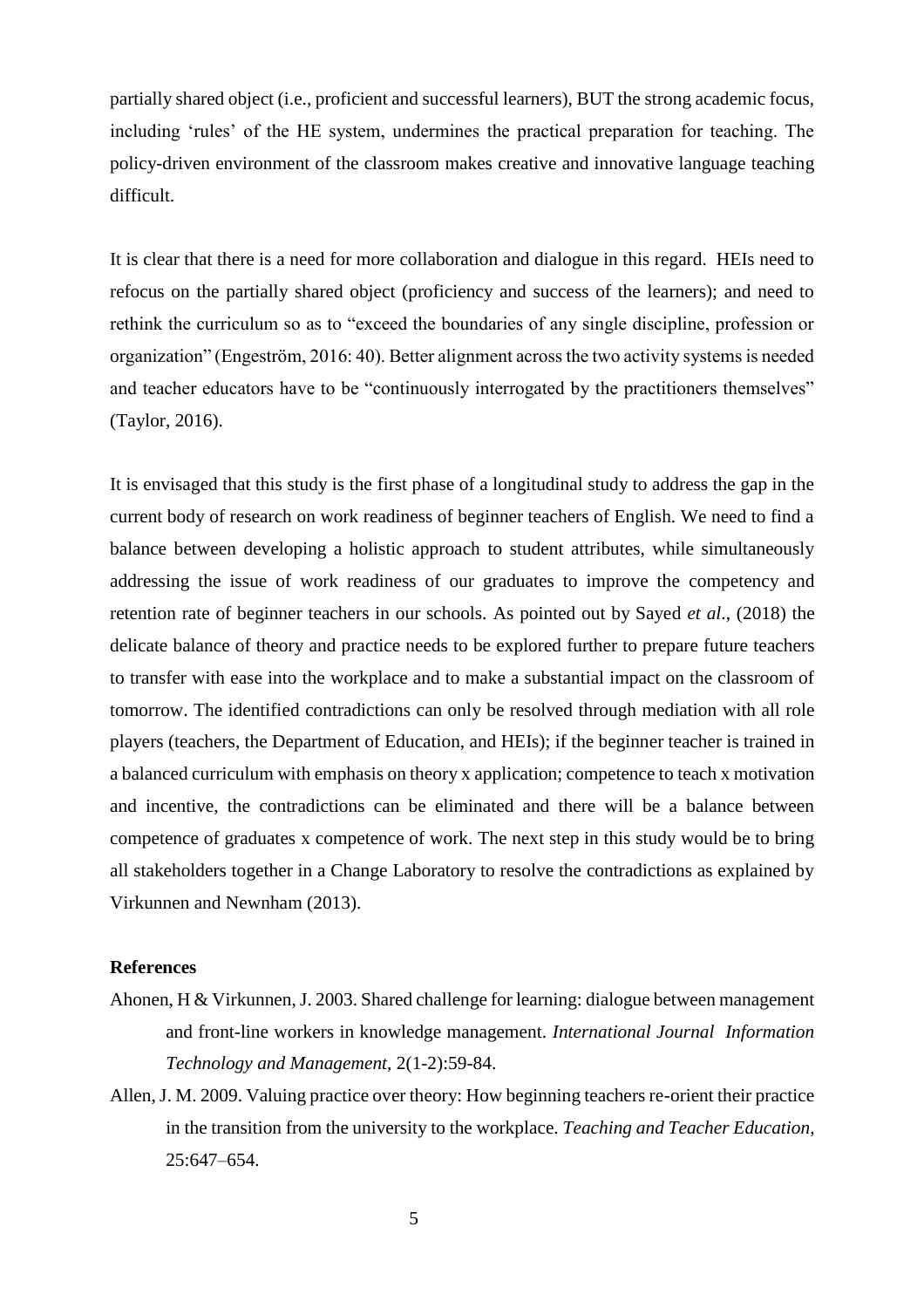- Dilani S. P. Gedera, D.S.P & Williams, P.J. 2016. *Activity theory in Education – Research and Practice.* Boston: Sense Publishers.
- Engeström, Y. 2001. Expansive learning at work: toward an activity theoretical reconceptualisation. *Journal of Education and Work,* 14:2(1):133-156.
- Engeström, Y. 2015. *Learning by Expanding. An Activity-Theoretical Approach to Developmental Research.* Cambridge: Cambridge University Press.

Engeström, Y. 2016. Studies in Expansive Learning. Cambridge: Cambridge University Press.

European Commission. 2013. *High level group on the modernisation of higher education. Report to the European commission on improving the quality of teaching and learning in Europe's higher education institutions*, available at: http://ec.europa.eu/education/library/reports/ modernisation\_en.pdf (accessed 28 February 2019).

- European Commission. 2014. *Education and training monitor 2014*, available at: http://ec.europa. eu/education/library/publications/monitor14\_en.pdf (accessed 5 April 2019).
- Gravett, S., Henning, E. & Eiselen, R. 2011. New teachers look back on their university education: prepared for teaching, but not for life in the classroom. *Education as Change,* 15 (S1):123-142.
- Lucas, T. 2011. Language, schooling, and the preparation of teachers for linguistic diversity. In T. Lucas (Ed.), *Teacher preparation for linguistically diverse classrooms: A resource for teacher educators* (pp. 3–17). New York, NY: Taylor & Francis.
- Mentz, E., & De Beer, J. 2017. *The affordances of Cultural-Historical Activity Theory as a research lens in studying education from a socio-economic perspective*. IISES Fourth Teaching and Education Conference, Venice, April 2017.
- Neeta NC, Klu EK 2013. Teachers professional knowl- edge competence and second language education in South Africa. *International Journal of Educational Sciences*, 5(3): 255-262.
- Samoff, J. 2006. Bantu Education, people's education, outcomes-based education. In Weber, E. (Ed). *Educational Change in South Africa: Reflections on Local Realities, Practices, and Reforms.* Rotterdam: Sense Publishers.
- Sayed, Y., Carrim, N., Badroodien, A., McDonald, Z. & Singh, M, (Eds). 2018. *Learning to teach in post-apartheid South Africa: student teachers' encounters with Initial Teacher Education.* Stellenbosch: African Sun Media

Shulman, L. S., & Shulman, J. H. 2004. How and what teachers learn: A shifting perspective.